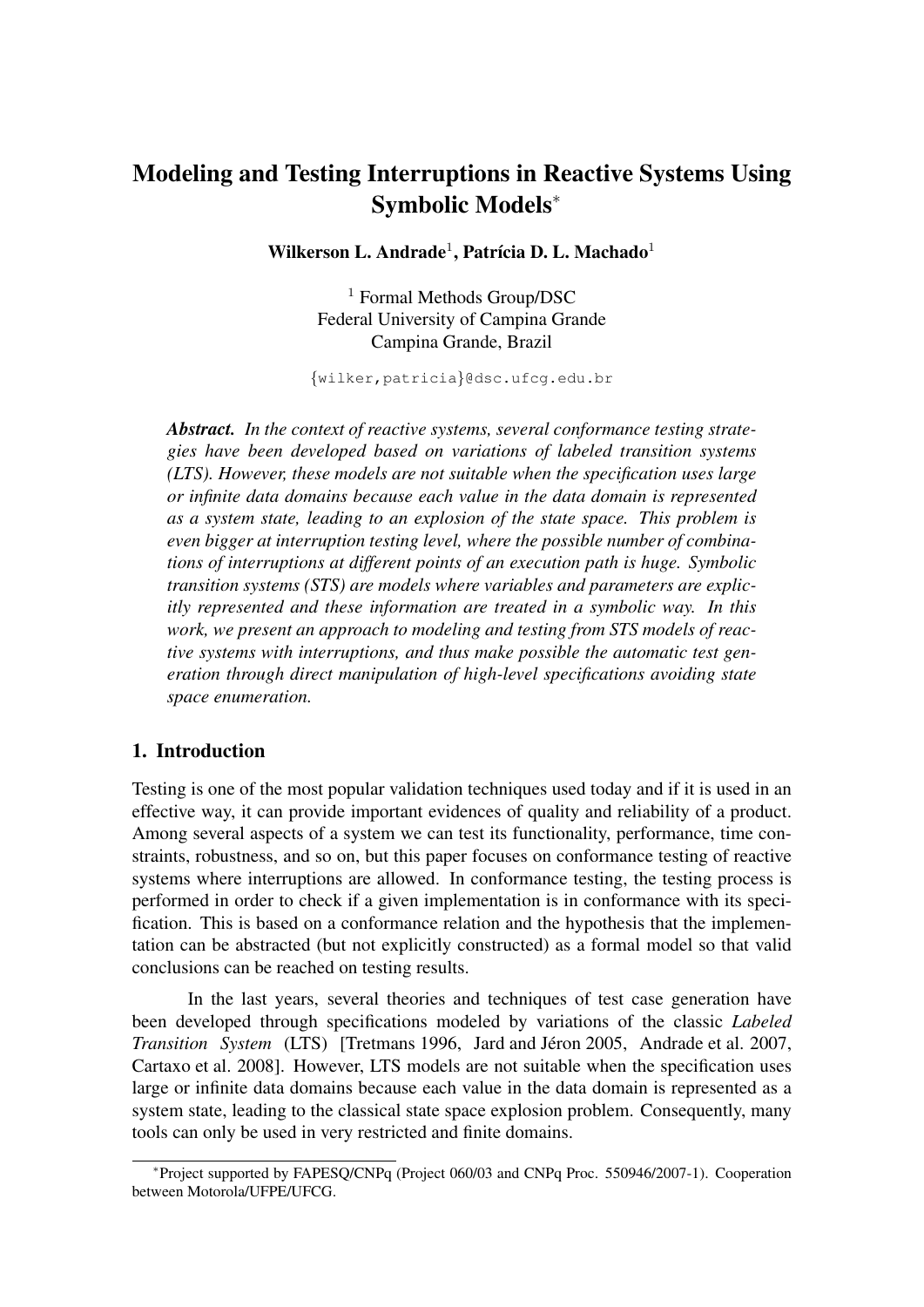In practice, test cases (written, for example, using the *Testing and Test Control Notation*<sup>1</sup> (TTCN)) can be real programs with parameters and variables. Thus, powerful models are needed, where variables and parameters are explicitly modeled and these information are treated in a symbolic way. Considering this context, there are some approaches whose goal is to provide a symbolic approach for testing reactive systems [Rusu et al. 2000, Clarke et al. 2002].

In order to develop an effective solution to the interruption testing is essential to define a symbolic test model capable of representing such interruptions, and thus make possible the automatic test cases generation through direct manipulation of the high-level specifications without the need of state space enumeration. It is also important to consider that any interruption may be allowed to occur at any time and there are usually infinite possibilities of occurrences.

This paper presents an approach to modeling and testing from STS models of reactive systems with interruptions. This is based on the model proposed by Rusu et al. in [Rusu et al. 2000]. We show how interruptions can be represented and how test cases can be generated and selected based on the use of the STG tool [Clarke et al. 2002]. A case study in presented in the domain of feature testing of mobile phone applications.

This paper is structured as follows. Section 2 gives a quick description of the theory related to the symbolic models. Section 3 presents the symbolic test model structure used to model interruptions. Section 4 introduces the STG tool and discusses how to use it in order to generate interruption test cases. A case study is presented in Section 5. Finally, Section 6 presents related work and Section 7 concluding remarks.

## 2. Background

In this section, we present the theory related to the symbolic models. In this work we consider the *Input/Output Symbolic Transition Systems* (IOSTS) that is a model of extended labeled transition systems [Rusu et al. 2000].

*Syntax of IOSTS.* An IOSTS is a symbolic automata with a finite set of locations, typed variables, and the communication with its environment is performed through actions carrying parameters.

**Definition of IOSTS.** Formally, an IOSTS is tuple  $\langle V, P, \Theta, L, l^0, \Sigma, T \rangle$ , where: (1) V is *a countable set of typed variables; (2)* P *is a countable set of parameters. For*  $x \in V \cup P$ *,*  $type(x)$  denotes the type of x; (3)  $\Theta$  is the initial condition, a predicate with variables in  $V \cup P$ ; (4) L is a countable, non-empty set of locations; (5)  $l^0 \in L$  is the initial location; *(6)*  $\Sigma = \Sigma^? \cup \Sigma^! \cup \Sigma^{\tau}$  is a countable, non-empty alphabet, where  $\Sigma^?$  is a countable set *of input actions,* Σ ! *is a countable set of output actions, and* Σ τ *is a countable set of internal actions. Each action*  $a \in \Sigma$  *has a signature*  $sig(a) = \langle t_1, ..., t_k \rangle$ *, that is a tuple of distinct parameters. The signature of internal actions is the empty tuple; (7)* T *is a set of transitions, where each transition consists of: a location*  $l \in L$ *, called the origin of the transition; an action*  $a \in \Sigma$ , called the action of the transition; a predicate G *with variables in* V ∪ P ∪ sig(a)*, called the guard; an assignment* A*, such that for each variable*  $x \in V$  *there is exactly one assignment in A, of the form*  $x := A^x$ *, where*  $A^x$  *is an expression on*  $V \cup P \cup sig(a)$ ; a location  $l' \in L$ , called the destination of the transition.

 $1$ http://www.ttcn-3.org/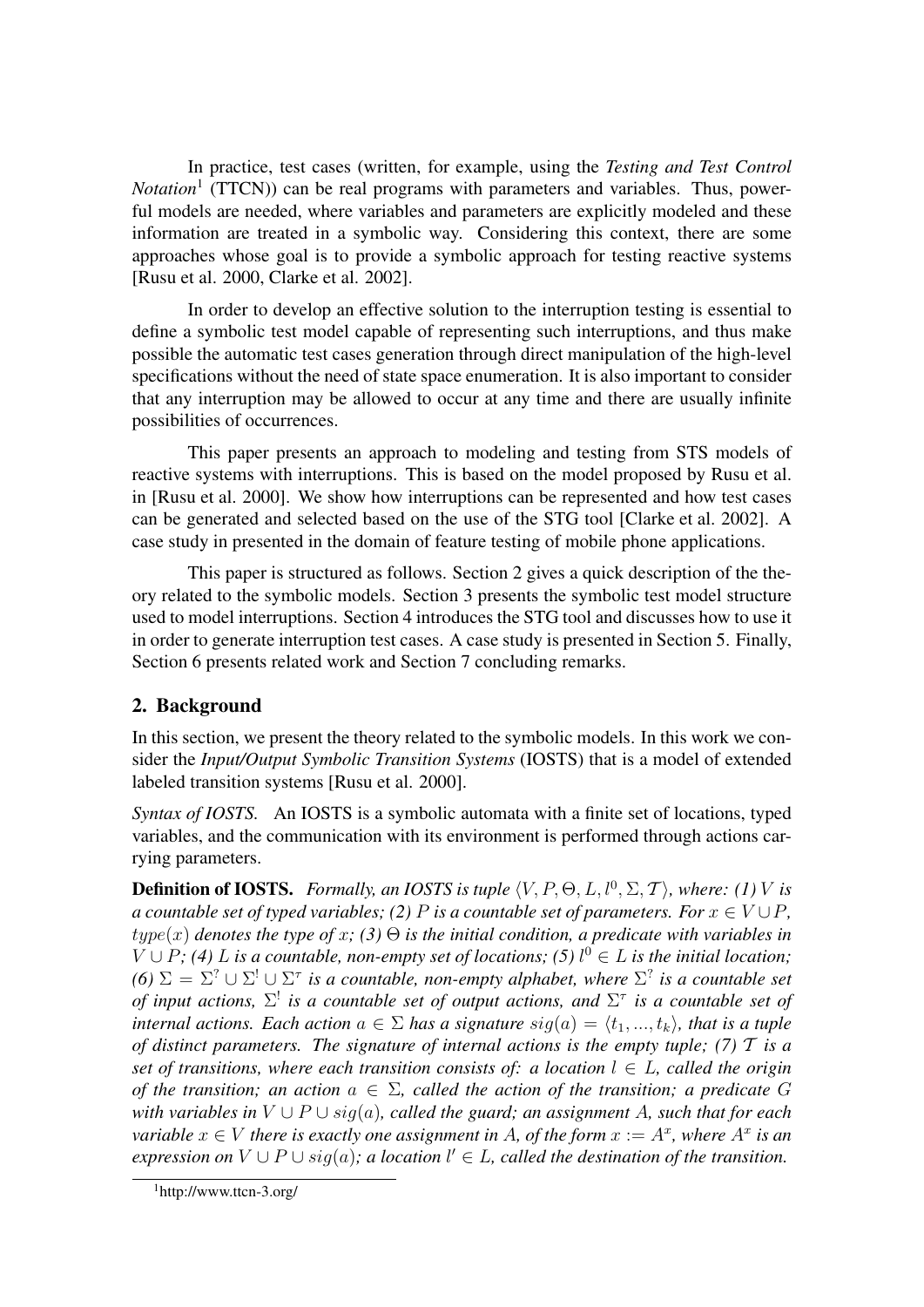Figure 1(a) shows an example of an IOSTS. In graphical representations, input actions are followed by the "?" symbol and output actions are followed by the "!" symbol. These symbols are used only as notation, they are not part of the action's name. The simple IOSTS from Figure 1(a) models a withdrawal transaction in an ATM system, where this transaction has a precondition (the initial condition) that says that the current *balance* must be strictly positive. At the beginning, the system is in the *Idle* location. Next, the system expects the *Withdrawal* input carrying a strictly positive integer parameter *amount* and saves the value of *amount* into the variable *withdrawalValue*. Then, considering that the value of *withdrawalValue* is less than or equal to the *balance*, the ATM system dispenses the cash through the output *DispenseCash* carrying the parameter *amount* (the guard amount  $=$  withdrawalV alue and withdrawalV alue  $\leq$  balance means "choose a value for the parameter *amount* that, with the value of the variable *withdrawalValue*, satisfies the guard"), the variable balance is decreased by the withdrawn value, and the system returns to the *Idle* location. Otherwise, if the account does not have sufficient funds, the system emits the invalid withdrawal value through the output *InsufficientFunds* carrying the parameter *amount* (the guard  $amount = withdrawalValue$  and withdrawalValue  $>$  balance has a similar meaning to that of the previous guard), after, the current balance is emitted through the output *PrintBalance* (the guard  $amount =$ balance means "choose a value for the parameter *amount* such that it is equal to the value of the parameter *balance*"), and the system returns to the *Idle* location.



**Figure 1. IOSTS Examples**

*Semantics of IOSTS.* The semantics of IOSTS is defined through an *Input-Output Labeled Transition Systems* (IOLTS). An IOLTS is a variant of the classic LTS that makes distinction between events of the system that are controllable by the environment (the inputs) and those that are only observable (the outputs) [Tretmans 1996]. For more details about the semantics of the IOSTS see [Rusu et al. 2000].

*Conformance Testing with IOSTS.* Conformance testing is a kind of testing used to verify if the implementation is in accordance with the specification. It consists in checking a conformance relation between a specification and an implementation through the execution of a set of test cases and the evaluation of the obtained verdicts [Rusu et al. 2000]. Next, we instantiates the main concepts related to the conformance testing like specifications, implementations, test purposes, test cases, and a conformance relation.

Specifications and Implementations. A specification is an IOSTS without cycles of internal actions and an implementation is any application that can be modeled by an IOSTS.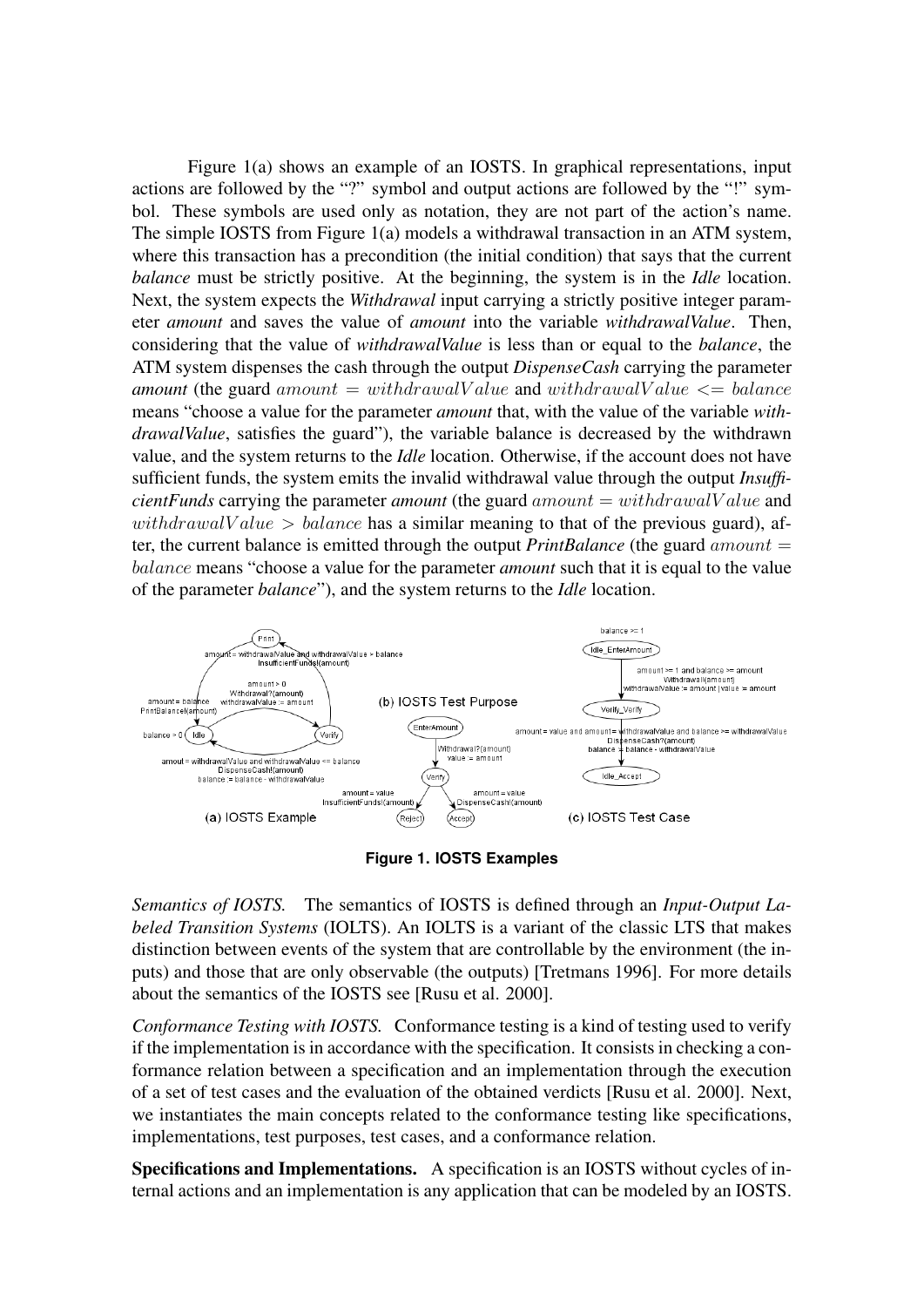Test Purposes. Test purposes are used in order to verify if the implementation exhibits a desired behavior. In this context, a test purpose is an IOSTS that describes a specific scenario to be verified. Figure 1(b) presents an example of a test purpose for the ATM withdrawal transaction specification. It is used to select the scenarios where the user successfully performs a withdrawal transaction. The *Reject* location is used to discard all other scenarios where the system does not exhibit the desired behavior. This test purpose is not complete (i.e., all input actions are not enabled all the time) but it is implicity completed by the test case generation tool, so the activity of defining test purpose is simplified by allowing to focus only on the desired behavior.

Test Cases. Test cases are used to assign verdicts to implementations. A test case is an input-complete, deterministic IOSTS with three disjoints sets of locations: *Pass*, *Inconclusive*, and *Fail*. An example of a test case is shown in Figure 1(c). It starts by performing a withdrawal transaction in the ATM system. Then it expects to receive the money. If the ATM system dispenses the expected money the verdict is *Pass*, that is, the implementation is in conformance with the specification and the test purpose. Finally, if some other input is received, the verdict is *Fail*, that is, the implementation emitted an unspecified output.

Conformance. The conformance relation links an implementation to the specification. Intuitively, an implementation conforms to a specification if for all traces of the specification, the set of output actions of the implementation is contained in the set of output actions of the specification.

## 3. Modeling Features Using Symbolic Models

This section presents the symbolic test model structure capable of representing interruptions. The structure of the proposed test model is illustrated by an application in the mobile phone domain. In this domain, different interruptions (e.g. incoming calls, incoming messages, alarm clocks, and so on) can occur at any time, pausing other features for a moment. In the mobile phone applications context, features are sets of individual requirements that describe a cohesive, identifiable unit of functionality. As a feature example, the Message feature can be cited since it has, amongst other requirements, the requirements of sending and receiving messages.

Figure 2 presents a symbolic model that represents the behavior of removing a message from inbox. The message can only be removed if it is not blocked, otherwise, the message cannot be removed. This behavior is represented only by nodes from 1 to 12. This same model also represents the occurrence of interruptions (nodes from 13 to 16). The Incoming Alert interruption specifies the arrival of a new kind of text messages where the text appears to the user inside a dialog box.

As we can see, in Figure 2, the interruption model is connected to the feature that can be interrupted (the main flow) using a special action named *Interrupt* carrying a parameter (*intCode*) that identifies the place where the interruption is allowed. Then, the value of the parameter *intCode* is saved in the variable *choice*. Each point where an interruption is allowed has a different integer value associated to it. Other important information is in the last action of the interruption, there is a guard used to guarantee that the main flow continues its execution from the same point where it had been interrupted. For instance, if an interruption begins with the parameter *intCode* equals to 1, then it must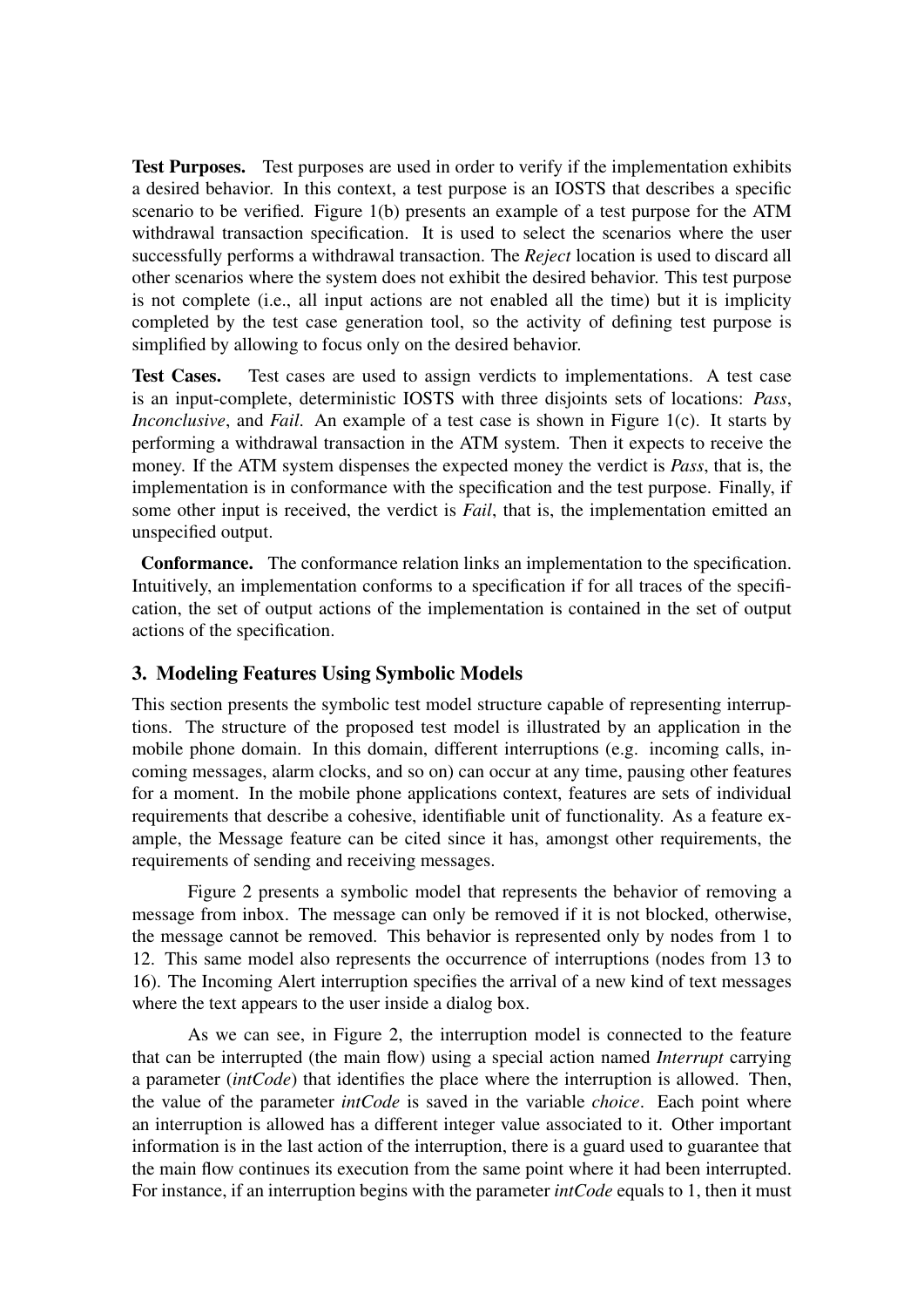

**Figure 2. Remove Message Behavior with Interruptions**

finish performing the action that has the following guard: *choice = 1*.

Some hints of how to link a model with an interruption are: (1) identify the point where the interruption must occur; (2) link this point to the interruption behavior using a transition labeled as follows: the guard is  $intCode = X$  and choice  $= 0$ , where *X* uniquely identifies this point of interruption; the action is *Interrupt?(intCode)*; the assignment is *choice := intCode*; (3) connect the last action of the interruption behavior to the same point where the interruption started using a transition labeled with the guard *choice = X*, where *X* is the same value that uniquely identifies this point of interruption.

Considering the interruption testing in the mobile phone applications context, the more interesting test cases are those where there is only one interruption for each test case. This happens for four reasons: (1) failures are rarely the result of the simultaneous occurrence of two (or more) faults; (2) the majority of the test cases are manually executed; (3) there is usually only one common resource, for instance, the processor, the screen, etc; (4) good test cases must facilitate the fault localization. Considering that each failure is associated with only one fault, it is enough that each test case verifies the interruptions in a single point at a time, thus making fault localization easier.

The test case generation strategy where only one interruption is allowed for each test case is reached because of the second part of the guard (*choice = 0*) associated to the *Interrupt* actions. When an interruption is allowed, the value of the variable *choice*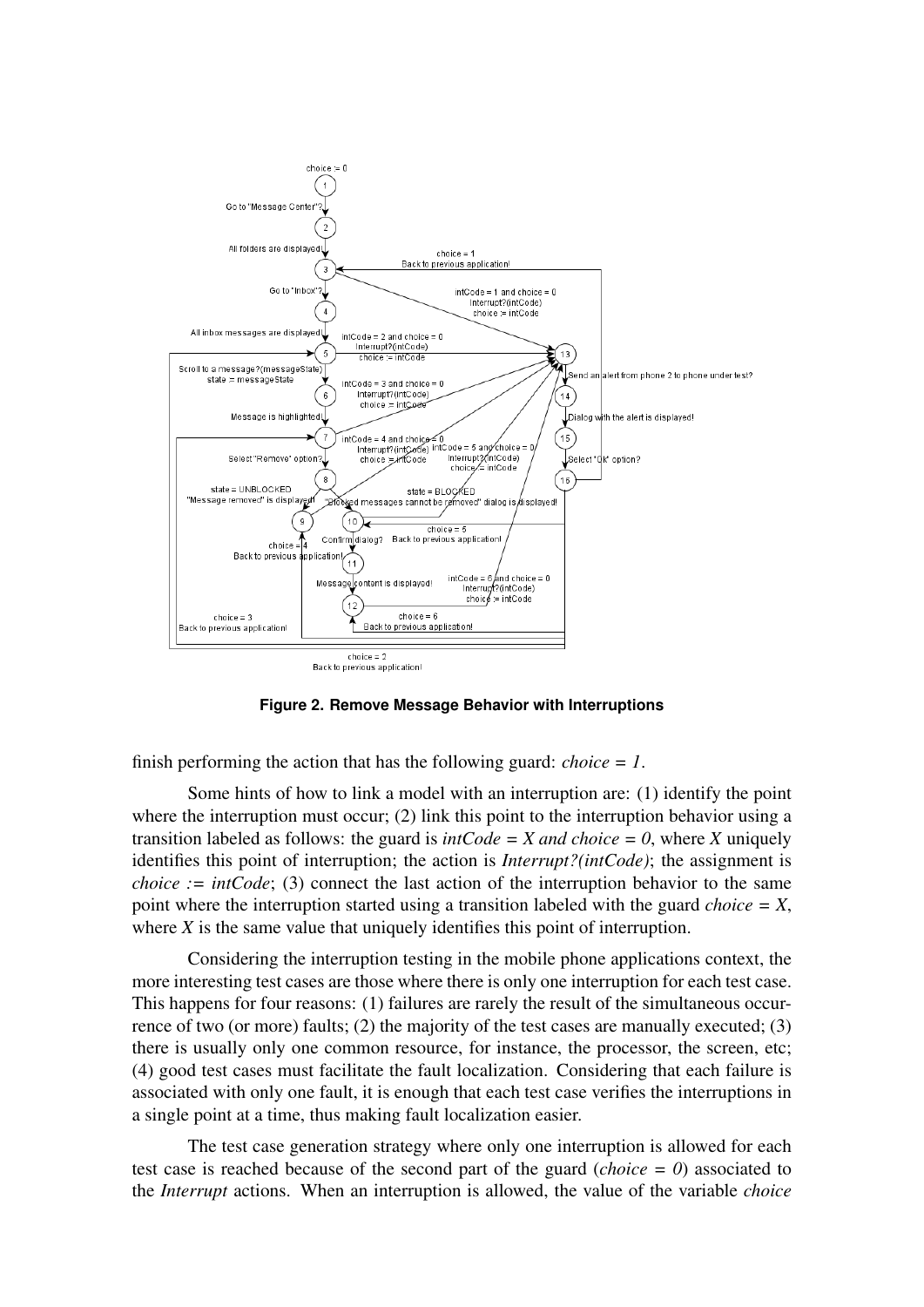is changed to any value different from zero, then all other interruptions are automatically discarded during the test case generation.

Considering a continuous time, an interruption can occur at infinite points during the system execution. But considering the tester's point of view, each possibility of interruption can only be observed after each system response. This happens due to the fact that it is impractical to reproduce a scenario where an interruption occurs between an input action and the system response. Thus, the proposed test model only represents those interruptions that occur immediately after the system responses. In this case, Figure 2 represents all possibilities of interruption from tester's point of view.

In practice, this interruption test model should not be written by hand because it is tiresome and not cost-effective. It must be generated directly from abstract specifications. As default, any interruption can occur virtually at any point of execution. However, depending on the intended behavior at some points some of them or all may not be allowed. By taking these issues into account, Figueiredo et al [de Figueiredo et al. 2006] presents an approach for specifying feature and interruptions as use cases. The model presented in this section can be automatically generated from this approach.

## 4. Test Case Generation and Selection with STG

STG (Symbolic Test Generation) [Clarke et al. 2002] is a tool which allows for the automatic synthesis of conformance test cases from symbolic models. It is based on that theory presented in Section 2 and it is a potential candidate for interruption test case generation. In this section, STG will be presented in order to show how to use it for interruption test case generation and selection.

An exhaustive interruption test case generation is impractical due to the huge amount of generated test cases. Particularly, in mobile phone applications context the majority of test cases are manually executed. In this scenario, test case selection strategies are needed. The strategy used to reduce the test suite is based on test purposes.

Then, once the system is specified using IOSTS, the next step is to define test purposes in order to verify a particular system functionality or a specific interruption at some point. For our proposed test model, it is very simple to define test purposes where an interruption can occur. Given that the point where the interruption must occur was chosen, it is enough to use the *Interrupt* action in the test purpose carrying the integer that identifies the selected point.

Considering that specification from Figure 2, a test purpose can be defined in order to verify the scenario where an alert appears when the user is accessing the inbox folder. As the selected interruption point corresponds to the second output of the specification, the action *Interrupt* must carry the integer 2. Next, the last action of the selected behavior (the scenario where the message is removed) is appended to the test purpose. In the mobile phone context, test cases are paths from the initial node to any leaf node or, in case of cycles, the longest paths with non-repeated actions. Therefore, it is important to keep the last action of the chosen scenario in the test purpose, so the generated test case contains all steps of the selected path. Figure 3(a) presents the test purpose defined above and the Figure 3(b) shows the test case generated by the STG tool. Note that in the generated test case (Figure 3(b)) the interruption occurs only in one specific point.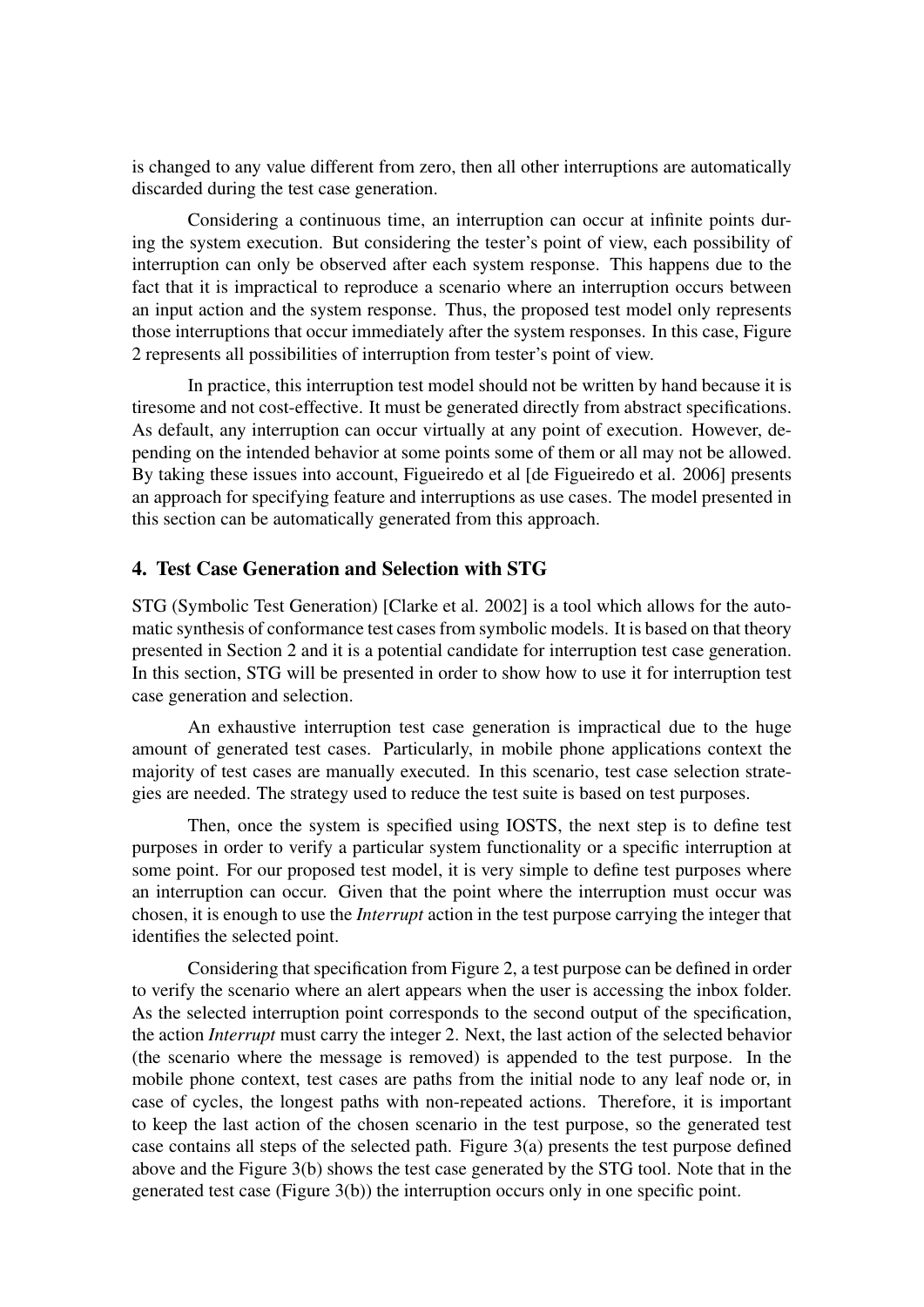

**Figure 3. Test Purposes and Test Cases**

Considering that specification from Figure 2, another test purpose can be defined in order to verify a scenario where a message is removed and all interruptions are not allowed. This test purpose is presented in Figure 3(c). Note that to prohibit all interruptions it is enough to take the *Interrupt* action to the *Reject* location. The other action of the test purpose (*"Message removed" is displayed!*) is used to select the scenario where the message is removed. The generated test case is shown in Figure 3(d).

#### 5. Case Study

This section presents a case study to illustrate the application of the proposed test model for interruption testing. The main goal is to compare the use of IOLTS, a variation of the classic labeled transition system, with the use of IOSTS, a kind of symbolic model, to represent interruptions, and consequently allow the automatic generation of test cases. This case study was performed using an application of the mobile phone domain.

The chosen features are Multimedia Messages and Incoming Alert. The former feature means a new kind of message capable of containing multimedia items like image, audio, and video. For this case study only one use case of the Multimedia Messages feature was considered: the action of creating and sending a multimedia message. The last feature was chosen because it is responsible for causing interruptions.

Basically, features and interruptions are specified as use cases using a controlled natural language [de Figueiredo et al. 2006]. In this kind of specification, each use case has a main flow and some alternative flows. Flows are described through steps including a user action and the respective system response. Each step has a condition (system state) that determines if the system response will happen or not. Due to the lack of space, Figure 4 shows only the main flow of the Multimedia Messages specification. Note that the specification can contain variables to make it more abstract and reusable, for example the message box size (<*FolderSize*> variable) was not explicitly specified because this value depends on the phone memory size. In this case study we assume that there are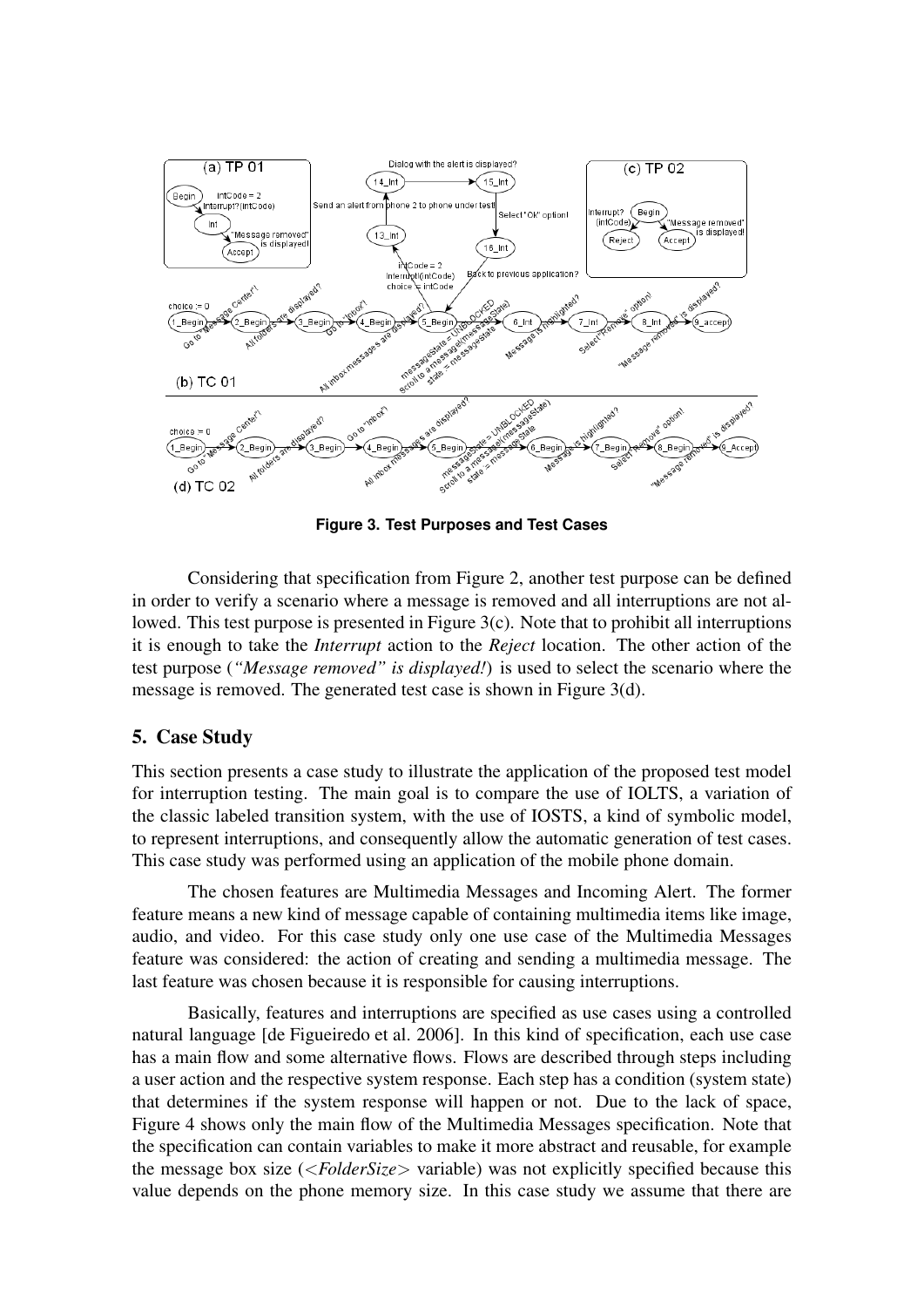#### three possible values for <*FolderSize*>: 1000, 1500, and 2000.

| Main Flow                                |                     |                    |                         |
|------------------------------------------|---------------------|--------------------|-------------------------|
| Description: The message box is not full |                     |                    |                         |
| From Step: START                         |                     |                    |                         |
| To Step: END                             |                     |                    |                         |
| $Step$ Id                                | User Action         | System State       | System Response         |
| 1M                                       | Start the Message   |                    | The Message Center      |
|                                          | Center application  |                    | application is started  |
| 2M                                       | Select Create new   |                    | The MMS creation form   |
|                                          | MMS option          |                    | is displayed            |
| 3M                                       | Fill in the message |                    | The message body is     |
|                                          | body                |                    | filled in               |
| 4M                                       | Select the Send     |                    | The recipient form is   |
|                                          | message option      |                    | displayed               |
| <b>5M</b>                                | Fill in the         |                    | The recipient field is  |
|                                          | recipient field     |                    | filled in               |
| 6M                                       | Select the Confirm  | The message box    | The message is sent to  |
|                                          | option              | has not reached    | the recipient and saved |
|                                          |                     | $<$ FolderSize $>$ | in Sent Messages        |
|                                          |                     | messages           | folder. The message     |
|                                          |                     |                    | saved and sent          |
|                                          |                     |                    | transient is displayed  |
| 7M                                       | Wait for the        |                    | The application returns |
|                                          | transient message   |                    | to the Message Center   |
|                                          |                     |                    | application             |
|                                          |                     |                    |                         |

**Figure 4.** *Multimedia Messages* **Feature**

The first step of the case study was to represent the specification of the Multimedia Messages and Incoming Alert features using both models IOLTS and IOSTS. In the first model (IOLTS) we do not have variables then we must explicitly represent all values of the variables leading to a bigger model than the other (IOSTS). Due to the lack of space, the models will not be shown. The developed IOLTS had 84 states and 100 edges while the IOSTS model had only 26 states and 47 edges. Symbolic models are usually simpler than labeled transition systems.

One of the main advantages of using symbolic models is in the test purpose definition activity. A test purpose was defined using both models in order to verify a scenario where an interruption occurs when the user is typing a message, after that, the user decides to include an image into the message, and finally, the message is sent and saved into the message box. The defined IOLTS test purpose had 20 states and 27 edges while the defined IOSTS test purpose had only 5 states and 4 edges.

The IOSTS test purposes are usually very simple leading to a less error-prone activity. Moreover, symbolic models allow the generation of abstract test cases, that is, test cases where the variables are instantiated only during the test execution. Abstract test cases are ideal in the mobile phone context mainly because the development process follows the strategy of software product lines. In this case, test cases can be generated in an abstract way and they are instantiated depending on the kind of product under test.

## 6. Related Work

To the best of our knowledge, approaches developed in order to take into account symbolic models as the underlying model for interruption test case generation are practically nonexistent. So this section presents some approaches that could be followed in order to provide an effective solution to the interruption testing. In the context of symbolic models, the principle is to adapt some existing approach to, beyond representing the system behavior, represent the system data without enumerate the data values. There is still very few work in this context and the most of them use (variations of) state machines or labeled transition systems as the underlying model.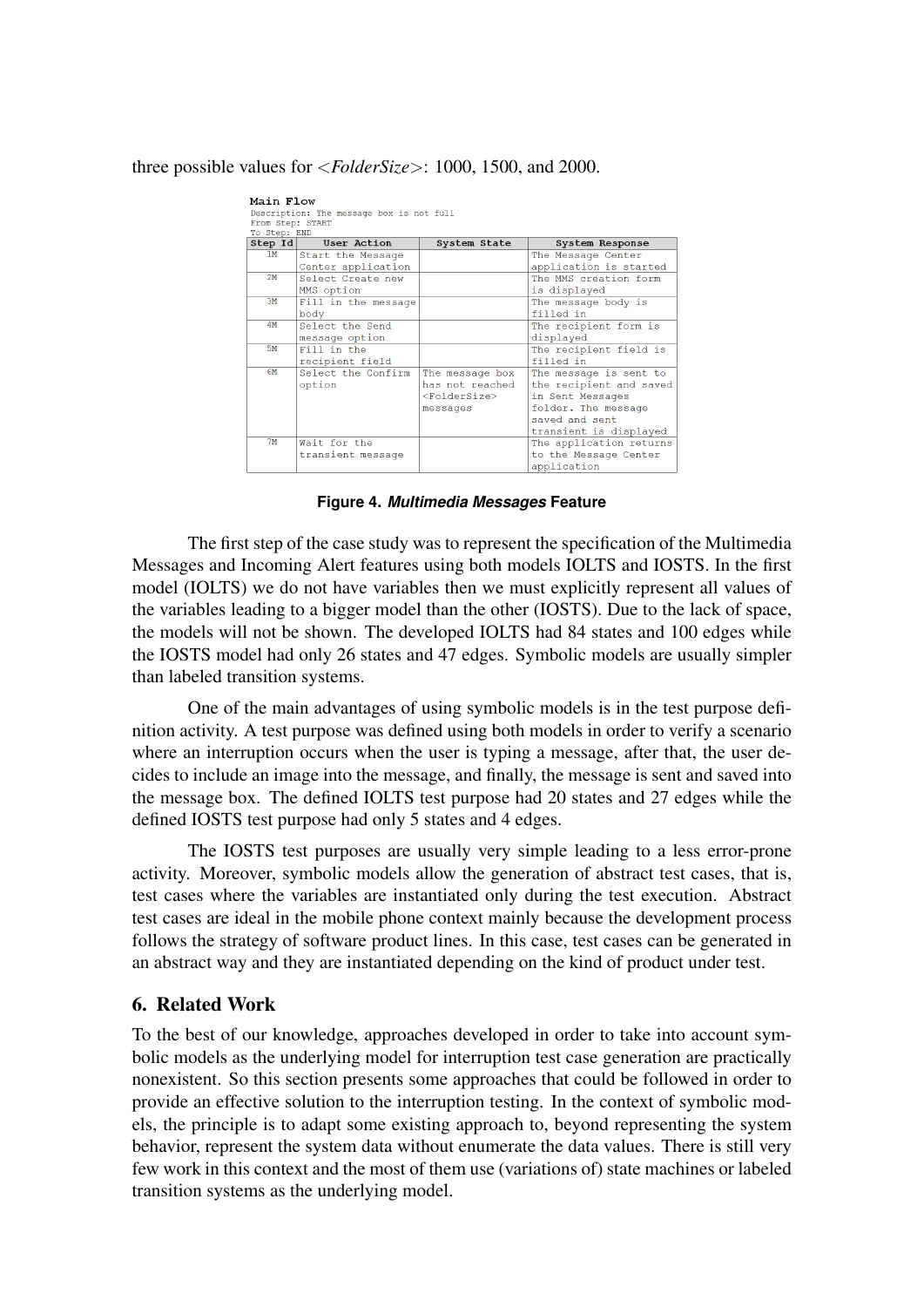State machines tend to be used in synchronous context, where inputs and outputs appear together in a single transition. Thus, they are unsuitable for representing some characteristics of reactive systems like interruptions, isolated input and outputs, etc. Considering the use of state machines, there is a tool named GAST [Koopman and Plasmeijer 2003] that was extended to deal with Extended Finite State Machines (EFSM) specifications. In this tool, properties and data types are expressed in first order logic, and based on this information, test data are automatically generated. This tool is less suitable for testing because the concept of state is not present in a clear manner, even thus it is possible to represent states defining explicitly a complex data structure that represents the state space. The GAST's algorithm unfolds, in an on-the-fly way, the data type structure in order to select a path in the EFSM.

The use of (variations of) labeled transition systems is more common in the literature. Lestiennes and Gaudel [Lestiennes and Gaudel 2002] developed a strategy of test generation and selection based on selection hypotheses combined with an operation of unfolding algebraic data types and predicate resolution. Frantzen et al. [Frantzen et al. 2006] extended the ioco theory presented in [Tretmans 1996] to support the software testing based on symbolic models. The symbolic framework developed by Frantzen et al. uses concepts from first order logic as underlying theory for dealing with guards and variables, quiescence is taken into account, and some ideas about coverage is discussed. As disadvantages, the symbolic framework does not consider test purposes and it still need to be automated. Calamé et al. [Calamé et al. 2007] proposes an approach combining a model similar to IOSTS, data abstraction, and constraint solving to generate test cases. The main idea is to apply data abstraction to abstract the model in a finite state one, use the TGV tool [Jard and Jéron 2005] to generate abstract test cases, and finally, constraint solving is applied to instantiate the test cases.

The chosen approach to develop an effective solution to interruption testing is based on a symbolic test case generation theory (introduced in Section 2). This theory avoids the state explosion problem due to the enumeration of data values. The test case generation process is reduced to syntactic operations on the models and an analysis of which states take the system to acceptance states. Next, abstract test cases are automatically generated by the STG tool, and finally, during the test execution, test cases are instantiated using a constraint solving.

## 7. Concluding Remarks

This work proposes a symbolic test model capable of representing interruptions for reactive systems. This model is based on the *Input/Output Symbolic Transition Systems* theory. The IOSTS theory is supported by the STG tool [Clarke et al. 2002]. Since that test selection is a crucial requirement for interruption testing, some hints of how to define test purposes in order to verify specific interruptions were presented. In practice, given the specification (UML models, use case templates, and so on), a symbolic test model must be automatically generated. Finally, the symbolic model must be combined with test purposes for the interruption test case generation.

The use of symbolic models allows the generation of abstract test cases. In the mobile phone applications context, abstract test cases are very suitable because the development process follows the strategy of software product lines. Thus, test cases can be